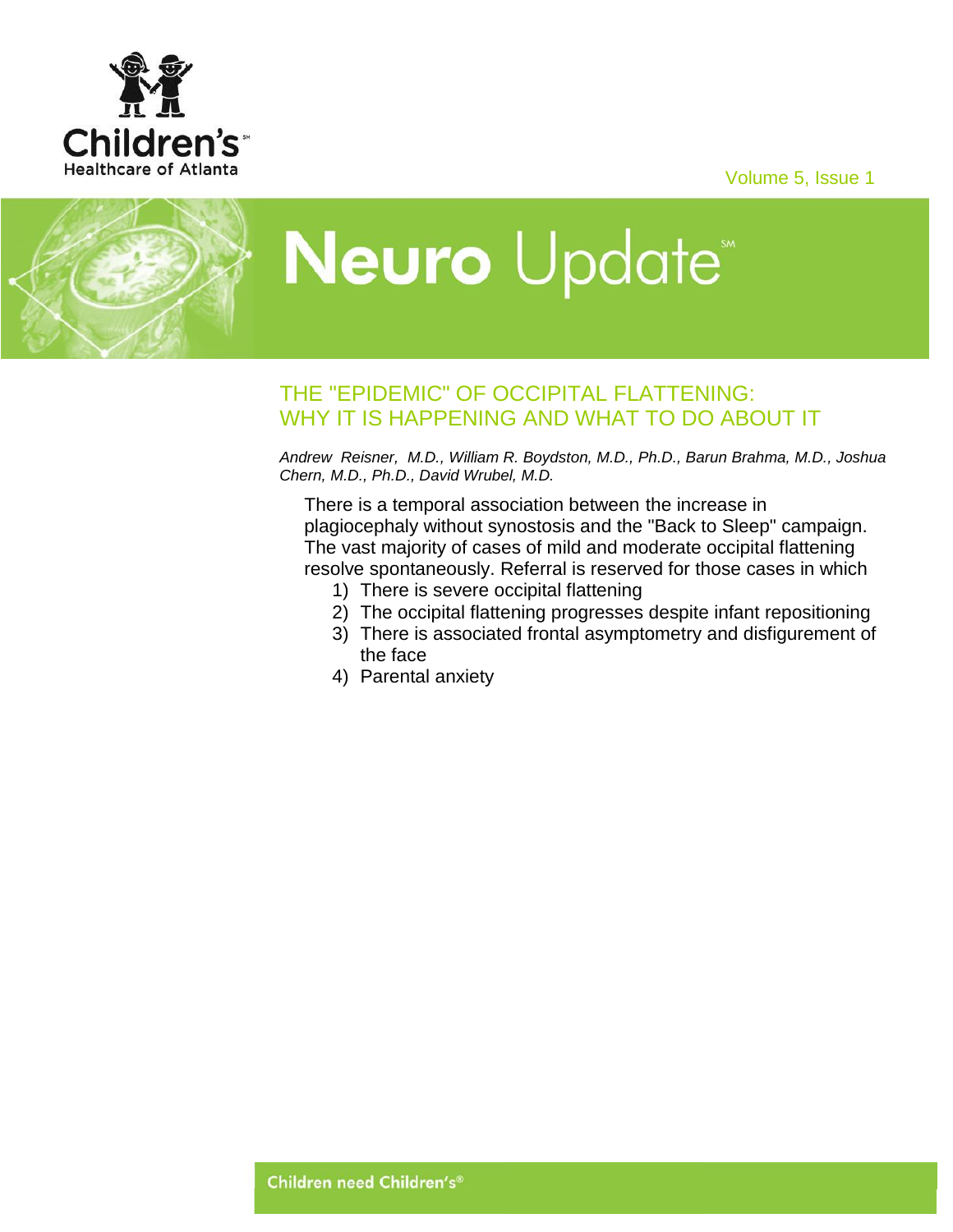Since 1992, an unusual trend has been noted in pediatric neurosurgical and craniofacial clinics: an increasingly large number of infants are referred for occipital flattening. Flattening of the posterior cranium (posterior plagiocephaly) is the hallmark of lambdoid synostosis, a condition in which there is premature fusion of the parietal and occipital skull bones. Many infants were thus thought to have lambdoid synostosis and underwent surgical repair. ln retrospect, it is now clear that the vast majority of these infants do not have lambdoid synostosis, but rather a condition that has become known as plagiocephaly without synostosis (PWS). This condition can be treated non-surgically. Since its recognition, PWS has been highlighted in the public media, including national prime time television reports, newspapers and discussion groups on the internet.<sup>2</sup> Coincidentally, evidence was mounting in the medical literature to support a temporal relationship between the increased incidence of cranial deformation and infant supine sleep position. 1

Sudden Infant Death Syndrome (SIDS) is the leading cause of early infantile deaths in the United States.<sup>3</sup> Approximately 6,000 infants die of this syndrome each year, with an incidence 1.2 per 1000 live births.<sup>4</sup> After a critical review of epidemiological studies, the American Academy of Pediatrics issued a report in 1992 recommending that healthy infants be placed to sleep on their sides or backs.<sup>5</sup> This recommendation was followed in June of 1994 by a national public educational campaign, "Back to Sleep," supported by a coalition which included the US Public Health Service, the SIDS Alliance, and the Association of SJDS Program Professionals.<sup>3</sup> There are reports in the literature that suggest that this, as well as national campaigns in other countries, have resulted in a statistically significant reduction in the incidence of SIDS. <sup>6</sup> Most pediatricians now recommend that healthy infants be placed wholly on their backs.

A causal relationship between the "Back to Sleep" campaign and PWS remains presumptive and is largely based on their temporal relationship. Although the issue of how the supine sleep position adversely affects the lambdoid suture remains unclear, it is reasonable to assume that the mechanism is related to a disturbance of sutural function and skull growth. Craniofacial anomalies secondary to suture pathology demonstrates the complex relation- ships that exists between skull, brain and facial development. Alterations in the normal growth pattern of one component can produce significant changes in others. In the case of synostosis or retardation of growth of the lambdoid suture, as is thought to occur in PWS, skull growth perpendicular to the dysfunctional suture is impeded. The occipital region on the side of the cranial suture becomes flattened. This is not a new observation. In 1851, Virchow recognized that shape of the skull deformations were predictable in cases of craniosynostosis, depending on which suture was prematurely fused (7). He noted that not only was the skull growth retarded parallel to the abnormal suture, but that skull growth was enhanced in a perpendicular plane. Thus, in cases of lambdoid synostosis or untreated PWS, cranial growth is exaggerated in a frontal direction on the same side (ipsilateral frontal bossing) and in a posterior direction on the opposite side (contralateral occipital bossing) (Figure 1). These changes are the result of normal brain growth that exerts a force on the pliable cranium of the infant.<sup>7</sup>

The clinical features of an infant with PWS are best appreciated when the child is examined from above, looking down on the vertex of the head. From this view, the skull has a trapezoid or parallelogram shape. Occipital flattening, contralateral occipital bulging and ipsilateral frontal bossing are the most prominent features. This asymmetry may not be readily appreciated when the child is examined "face-on". The anterior compensatory cranial growth which results in the frontal bossing, also results in forward displacement of the petrous bone. This bone houses the ear and the tempromandibular joint. Infants with PWS frequently have f01ward and inferior displacement of the ear on the same side as the occipital flattening and deviation of the chin to the opposite side. An area of alopecia on the occiput is frequently noted and marks the site of continuous head positioning.

lnfants with PWS have normal neurologic examinations, no signs of raised intracranial pressure and developmental milestones appropriate for age.<sup>1,8</sup> Further, the head circumference is typically within the normal range.

There are two other conditions that influence the infants head position and should be excluded during the initial evaluation -torticollis and strabismus. <sup>1</sup> Torticollis is characterized by a head tilt and/or restriction of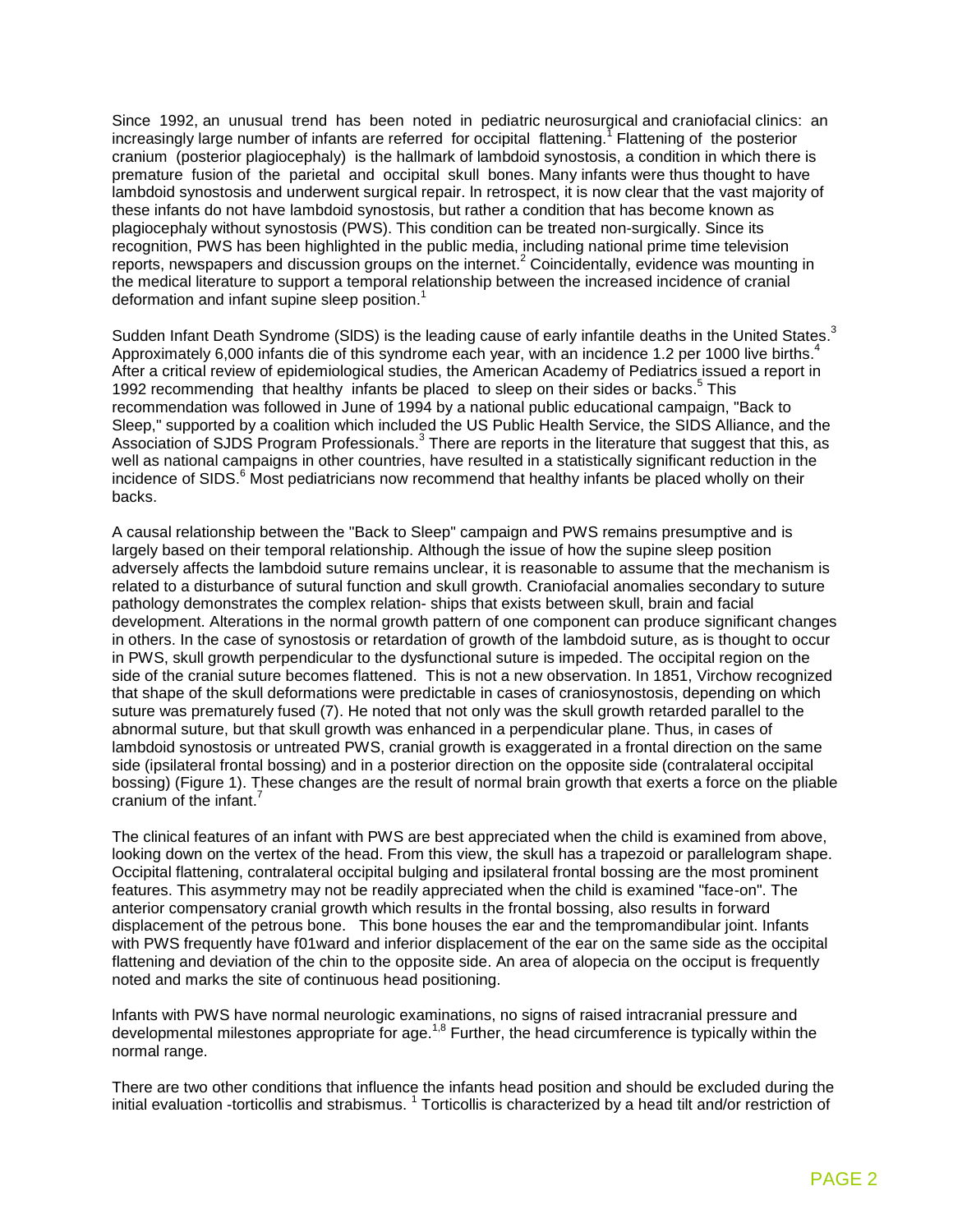neck movements. If torticollis is untreated and the head position unchanged, the resultant cranial deformity may progress. The majority of infants with restricted neck movements will respond to physiotherapy alone. A minority  $(5\%)$  will require release of the sternocleidomastoid muscle. True torticollis must be distinguished from poor head control secondary to muscle weakness, which is treated with physiotherapy and, on rare occasion, bracing. Strabismus, especially when secondary to a IVth cranial nerve palsy, may be intermittent and difficult to detect clinically. Parents may report intermittent disturbances of ocular position. If strabismus is detected, an ophthalmic consultation should be obtained.

We subjectively grade the degree of cranial deformity as mild, moderate or severe. Mild deformity consists of slight occipital flattening. A moderate deformity involves more occipital flattening and some facial and ear asymmetry. Severe cases are characterized primarily by greater frontal bone distortions and asymmetry of the face. Occipital flattening in itself is not of cosmetic significance as it is usually well masked by early childhood with hair coverage, thickening of the scalp and further cranial growth that tends to minimizes the asymmetry. However, associated facial asymmeuies are of concern as they may become fixed, cosmetically significant disfigurations for life.

The natural history of PWS is unknown.<sup>8</sup> However, our anecdotal experience, and that from other centers suggest that the vast majo1ity of cases of mild and moderate occipital flattening resolve spontaneously A minority of cases, particularly those that demonstrate progressive deformities, may require surgical intervention. We therefore recommend referral to a neurosurgeon or plastic surgeon when 1) there is severe occipital flattening, 2) the occipital flattening progresses despite infant repositioning, 3) there is associated frontal asymmetry and disfigurement of the face, and 4) parental anxiety.

The treatment of PWS is dependent on two main factors; the infants age and the degree of cranial distortion. The younger the infant and the less severe the skull asymmetry, the more likely the child will respond to conservative, non-surgical treatments. Skull X- rays are not routinely obtained as they are not sufficiently sensitive or specific w detect sutural abnormalities, i.e., the initial management of PWS is based on clinical, rather than radiographic criteria.

Young infants (< 3 months) who have occipital flattening are treated with repositioning only. The parents are instructed on how to keep the child off the flattened region by utilizing various repositioning maneuvers. The parents should be warned that the infant will initially resist these attempts. ln the majority of cases, repositioning the infant on the opposite occipital region or in a lateral position is successful with some coaxing after several days. This is usually all that is required. The head assumes a more normal sym-metric shape with further cranial growth. Infants that do not respond to repositioning or have moderate to severe deformity at greater than 7 months of age are placed in a cranial molding helmet A cranial molding helmet is a custom fitted device, similar to a football helmet , that is designed to apply continuous pressure to the cranium. This device has proved to be very effective in allowing the growing brain to reshape the cranium (l). It is applied continuously and removed only for bathing. The helmet is usually used for 2-3 months. Because of increasing rigidity of the skull, after one year of age molding helmets have little value.

Infants with PWS require close follow-up, usually at 2- month intervals. Response to conservative treatment, either by repositioning or placement in a molding helmet, is usually evident within the first few months. If there is no significant improvement, then diagnostic evaluation to rule out synostosis is undertaken. The diagnostic test of choice is a head CT scan. This very sensitive study can detect subtle, isolated fusion of the sutures. If synostosis is present and the deformity severe, surgery is considered. We conclude that there is a strong temporal association between the increase in PWS and the introduction of the Back to Sleep" campaign. PWS is preventable and the vast majority of cases respond to early intervention with conservative, non-surgical treatments. Education of the parents regarding the importance of head rotation should result in a reduction in positional PWS.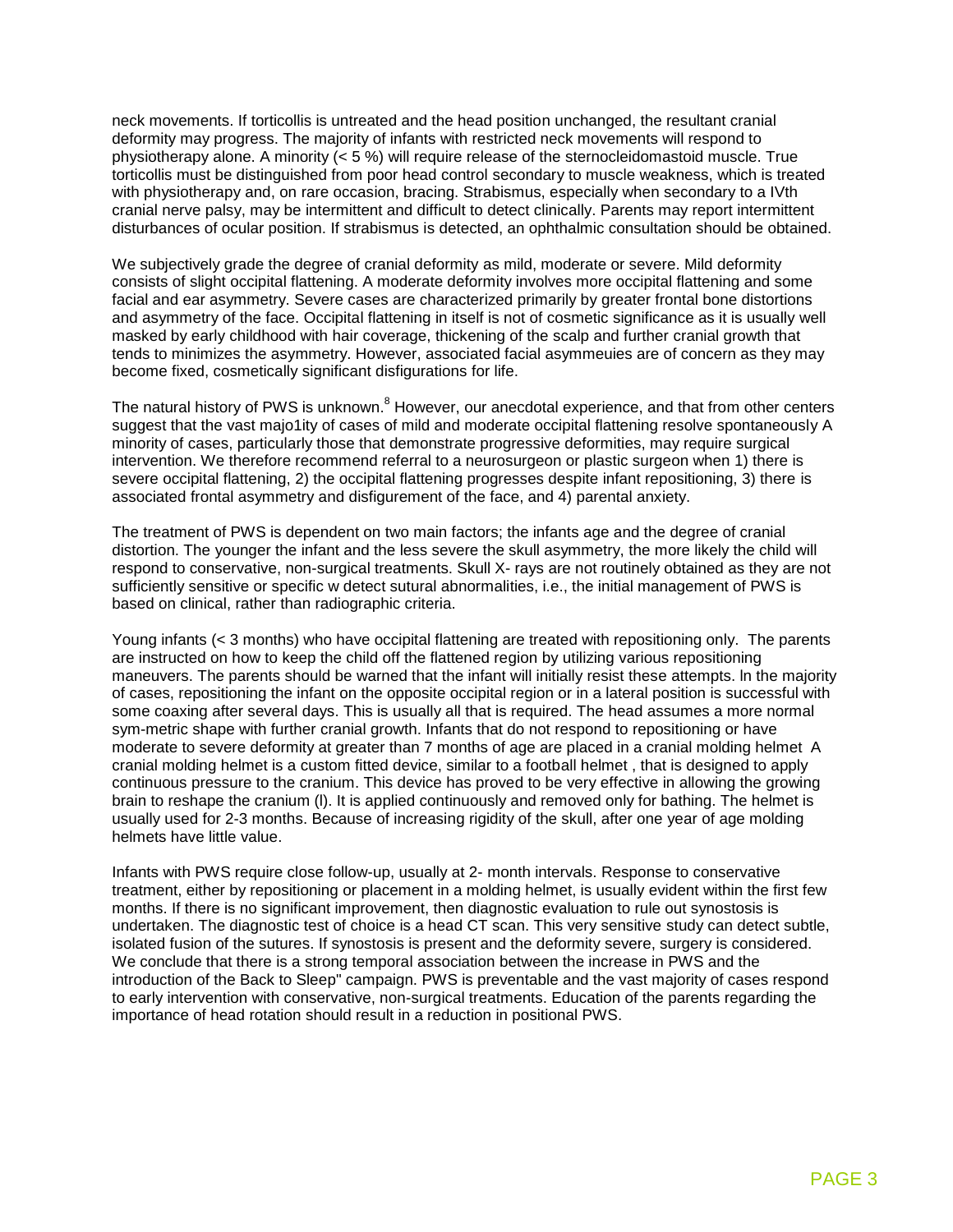

**Figure 1. Bone windows of an axial CT scan. Arrows point to flattened left occipital. With occipital plagiocephaly the head assumes a trapezoid shape (in this case with the left side being in front of the right).**

The clinical features of an infant with PWS are best appreciated when the child is examined from above, looking down on the vertex of the head. From this view, the skull has a trapezoid or parallelogram shape. Occipital flattening, contralateral occipital bulging and ipsilateral frontal bossing are the most prominent features. This asymmetry may not be readily appreciated when the child is examined face on. The anterior compensatory cranial growth results in the frontal bossing, also results in forward displacement of the petrous bone. This bone houses the ear and the temporomandibular joint. Infants with PWS frequently have forward and inferior

displacement of the ear on the same side as the occipital flattening and deviation of the chin to the opposite side. An area of alopecia on the occiput is frequently noted and marks the site of continuous head positioning.

Infants with PWS have normal neurologic examinations, no signs of raised intracranial pressure and developmental milestones appropriate for age.<sup>1, 8</sup> Further, the head circumference is typically within the normal range.

There are two other conditions influencing an infant's head position that should be excluded during the initial evaluations— torticollis and strabismus.<sup>1</sup> Torticollis is characterized by a head tilt and/or restriction of neck movements. If torticollis is untreated and the head position unchanged, the resultant cranial deformity may progress. The majority of infants with restricted neck movements will respond to physiotherapy alone. A minority (< 5 percent) will require release of the sternocleidomastoid muscle. True torticollis must be distinguished from poor head control secondary to muscle weakness, which is treated with physiotherapy and, rarely, bracing. Strabismus, especially when secondary to IVth cranial nerve palsy, may be intermittent and difficult to detect clinically. Parents may report intermittent disturbances of ocular position. If strabismus is detected, then an ophthalmic consultation should be obtained.

We subjectively grade the degree of cranial deformity as mild, moderate or severe. Mild deformity consists of slight occipital flattening. A moderate deformity involves more occipital flattening and some facial and ear asymmetry. Severe cases are characterized primarily by greater frontal bone distortions and asymmetry of the face. Occipital flattening itself is not of cosmetic significance, as it is usually wellmasked by early childhood hair coverage and thickening of the scalp. Further cranial growth tends to minimize the asymmetry. However, associated facial asymmetries are of concern, as they may become fixed, cosmetically significant disfigurations for life.

The natural history of PWS is unknown.<sup>8</sup> However, our anecdotal experience, and that from other centers, suggests the vast majority of cases of mild and moderate occipital flattening resolve spontaneously. A minority of cases, particularly those demonstrating progressive deformities, may require surgical intervention. Therefore, we recommend referral to a neurosurgeon or plastic surgeon when:

- 1) There is severe occipital flattening.<br>2) The occipital flattening progresses
- 2) The occipital flattening progresses despite infant repositioning.<br>3) There is associated frontal asymmetry and disfigurement of the
- There is associated frontal asymmetry and disfigurement of the face.
- 4) There is parental anxiety.